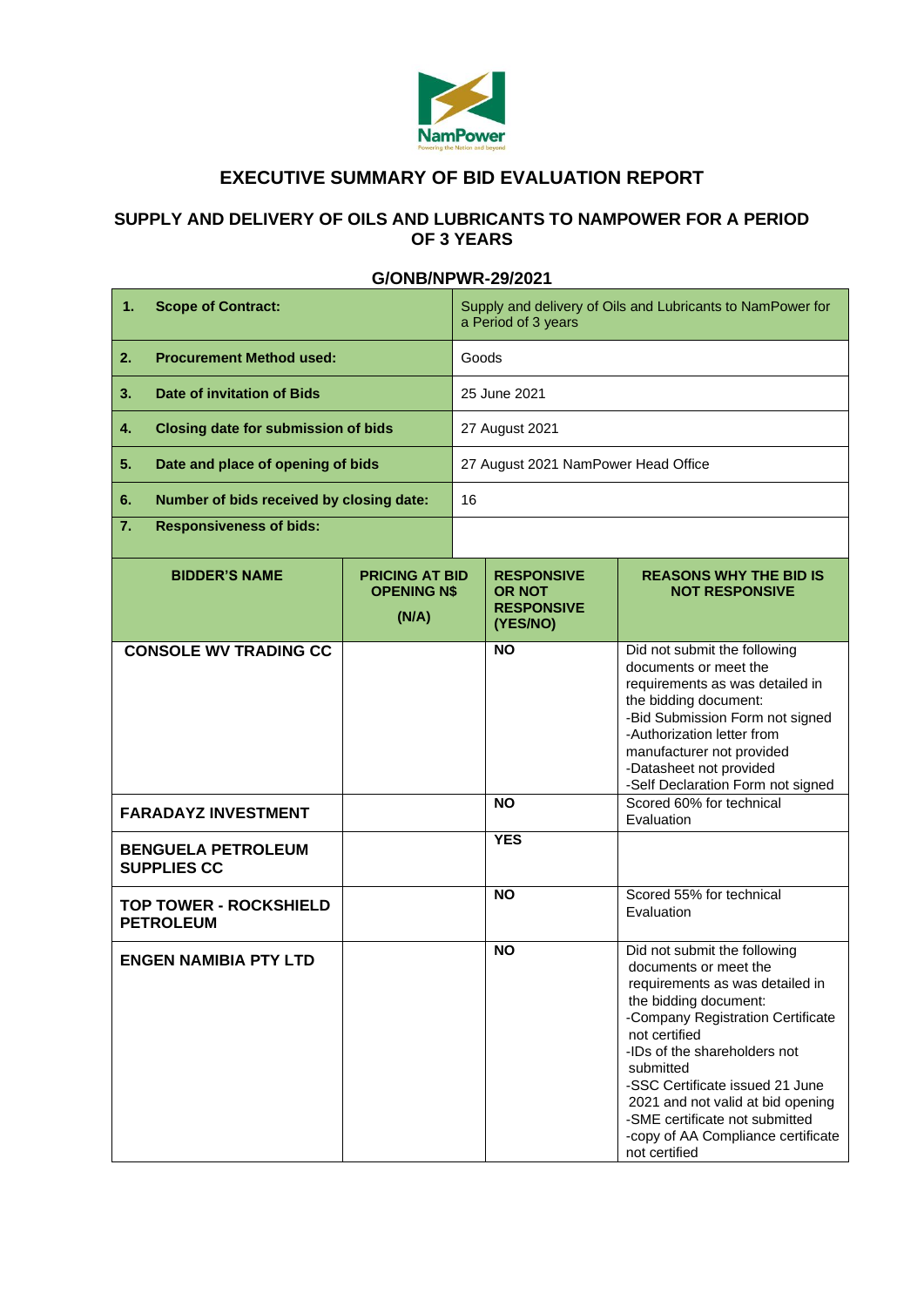

| ownership<br><b>NO</b><br>Did not submit the following<br><b>OSHOTO PETROLEUM</b><br>documents or meet the<br><b>TRADING &amp; DISTRIBUTION</b><br>requirements as was detailed in<br>cc<br>the bidding document:<br>-Confirmation letter from<br><b>Employment Equity Commissioner</b><br>issued on 13 February 2020 and<br>not valid at bid opening<br><b>YES</b><br><b>PROMAX INVESTMENTS CC</b><br><b>NO</b><br>Did not submit the following<br><b>TOTAL NAMIBIA</b><br>documents or meet the<br>requirements as was detailed in<br>the bidding document:<br>-IDs of the shareholders not<br>submitted, BEC could not<br>establish ownership<br>-SME certificate not submitted<br><b>NO</b><br>Did not submit the following<br><b>IDEAL MOTORS</b><br>documents or meet the<br>requirements as was detailed in<br>the bidding document:<br>-IDs of the shareholders not<br>submitted<br>-Authorization letter from<br>manufacturer not provided<br>Did not submit the following<br><b>NO</b><br><b>VIVO ENERGY NAMIBIA</b><br>documents or meet the<br>requirements as was detailed in<br>the bidding document:<br>-IDs of the shareholders not<br>submitted<br>-SME certificate not submitted |
|----------------------------------------------------------------------------------------------------------------------------------------------------------------------------------------------------------------------------------------------------------------------------------------------------------------------------------------------------------------------------------------------------------------------------------------------------------------------------------------------------------------------------------------------------------------------------------------------------------------------------------------------------------------------------------------------------------------------------------------------------------------------------------------------------------------------------------------------------------------------------------------------------------------------------------------------------------------------------------------------------------------------------------------------------------------------------------------------------------------------------------------------------------------------------------------------------|
|                                                                                                                                                                                                                                                                                                                                                                                                                                                                                                                                                                                                                                                                                                                                                                                                                                                                                                                                                                                                                                                                                                                                                                                                    |
|                                                                                                                                                                                                                                                                                                                                                                                                                                                                                                                                                                                                                                                                                                                                                                                                                                                                                                                                                                                                                                                                                                                                                                                                    |
|                                                                                                                                                                                                                                                                                                                                                                                                                                                                                                                                                                                                                                                                                                                                                                                                                                                                                                                                                                                                                                                                                                                                                                                                    |
|                                                                                                                                                                                                                                                                                                                                                                                                                                                                                                                                                                                                                                                                                                                                                                                                                                                                                                                                                                                                                                                                                                                                                                                                    |
|                                                                                                                                                                                                                                                                                                                                                                                                                                                                                                                                                                                                                                                                                                                                                                                                                                                                                                                                                                                                                                                                                                                                                                                                    |
|                                                                                                                                                                                                                                                                                                                                                                                                                                                                                                                                                                                                                                                                                                                                                                                                                                                                                                                                                                                                                                                                                                                                                                                                    |
|                                                                                                                                                                                                                                                                                                                                                                                                                                                                                                                                                                                                                                                                                                                                                                                                                                                                                                                                                                                                                                                                                                                                                                                                    |
|                                                                                                                                                                                                                                                                                                                                                                                                                                                                                                                                                                                                                                                                                                                                                                                                                                                                                                                                                                                                                                                                                                                                                                                                    |
|                                                                                                                                                                                                                                                                                                                                                                                                                                                                                                                                                                                                                                                                                                                                                                                                                                                                                                                                                                                                                                                                                                                                                                                                    |
|                                                                                                                                                                                                                                                                                                                                                                                                                                                                                                                                                                                                                                                                                                                                                                                                                                                                                                                                                                                                                                                                                                                                                                                                    |
|                                                                                                                                                                                                                                                                                                                                                                                                                                                                                                                                                                                                                                                                                                                                                                                                                                                                                                                                                                                                                                                                                                                                                                                                    |
|                                                                                                                                                                                                                                                                                                                                                                                                                                                                                                                                                                                                                                                                                                                                                                                                                                                                                                                                                                                                                                                                                                                                                                                                    |
|                                                                                                                                                                                                                                                                                                                                                                                                                                                                                                                                                                                                                                                                                                                                                                                                                                                                                                                                                                                                                                                                                                                                                                                                    |
|                                                                                                                                                                                                                                                                                                                                                                                                                                                                                                                                                                                                                                                                                                                                                                                                                                                                                                                                                                                                                                                                                                                                                                                                    |
|                                                                                                                                                                                                                                                                                                                                                                                                                                                                                                                                                                                                                                                                                                                                                                                                                                                                                                                                                                                                                                                                                                                                                                                                    |
|                                                                                                                                                                                                                                                                                                                                                                                                                                                                                                                                                                                                                                                                                                                                                                                                                                                                                                                                                                                                                                                                                                                                                                                                    |
|                                                                                                                                                                                                                                                                                                                                                                                                                                                                                                                                                                                                                                                                                                                                                                                                                                                                                                                                                                                                                                                                                                                                                                                                    |
|                                                                                                                                                                                                                                                                                                                                                                                                                                                                                                                                                                                                                                                                                                                                                                                                                                                                                                                                                                                                                                                                                                                                                                                                    |
|                                                                                                                                                                                                                                                                                                                                                                                                                                                                                                                                                                                                                                                                                                                                                                                                                                                                                                                                                                                                                                                                                                                                                                                                    |
|                                                                                                                                                                                                                                                                                                                                                                                                                                                                                                                                                                                                                                                                                                                                                                                                                                                                                                                                                                                                                                                                                                                                                                                                    |
|                                                                                                                                                                                                                                                                                                                                                                                                                                                                                                                                                                                                                                                                                                                                                                                                                                                                                                                                                                                                                                                                                                                                                                                                    |
|                                                                                                                                                                                                                                                                                                                                                                                                                                                                                                                                                                                                                                                                                                                                                                                                                                                                                                                                                                                                                                                                                                                                                                                                    |
|                                                                                                                                                                                                                                                                                                                                                                                                                                                                                                                                                                                                                                                                                                                                                                                                                                                                                                                                                                                                                                                                                                                                                                                                    |
|                                                                                                                                                                                                                                                                                                                                                                                                                                                                                                                                                                                                                                                                                                                                                                                                                                                                                                                                                                                                                                                                                                                                                                                                    |
|                                                                                                                                                                                                                                                                                                                                                                                                                                                                                                                                                                                                                                                                                                                                                                                                                                                                                                                                                                                                                                                                                                                                                                                                    |
|                                                                                                                                                                                                                                                                                                                                                                                                                                                                                                                                                                                                                                                                                                                                                                                                                                                                                                                                                                                                                                                                                                                                                                                                    |
|                                                                                                                                                                                                                                                                                                                                                                                                                                                                                                                                                                                                                                                                                                                                                                                                                                                                                                                                                                                                                                                                                                                                                                                                    |
|                                                                                                                                                                                                                                                                                                                                                                                                                                                                                                                                                                                                                                                                                                                                                                                                                                                                                                                                                                                                                                                                                                                                                                                                    |
|                                                                                                                                                                                                                                                                                                                                                                                                                                                                                                                                                                                                                                                                                                                                                                                                                                                                                                                                                                                                                                                                                                                                                                                                    |
|                                                                                                                                                                                                                                                                                                                                                                                                                                                                                                                                                                                                                                                                                                                                                                                                                                                                                                                                                                                                                                                                                                                                                                                                    |
|                                                                                                                                                                                                                                                                                                                                                                                                                                                                                                                                                                                                                                                                                                                                                                                                                                                                                                                                                                                                                                                                                                                                                                                                    |
|                                                                                                                                                                                                                                                                                                                                                                                                                                                                                                                                                                                                                                                                                                                                                                                                                                                                                                                                                                                                                                                                                                                                                                                                    |
|                                                                                                                                                                                                                                                                                                                                                                                                                                                                                                                                                                                                                                                                                                                                                                                                                                                                                                                                                                                                                                                                                                                                                                                                    |
| -AA Compliance Certificate issued                                                                                                                                                                                                                                                                                                                                                                                                                                                                                                                                                                                                                                                                                                                                                                                                                                                                                                                                                                                                                                                                                                                                                                  |
| 03 October 2019, not valid                                                                                                                                                                                                                                                                                                                                                                                                                                                                                                                                                                                                                                                                                                                                                                                                                                                                                                                                                                                                                                                                                                                                                                         |
| -no supporting documents to                                                                                                                                                                                                                                                                                                                                                                                                                                                                                                                                                                                                                                                                                                                                                                                                                                                                                                                                                                                                                                                                                                                                                                        |
| indicate the equity percentage                                                                                                                                                                                                                                                                                                                                                                                                                                                                                                                                                                                                                                                                                                                                                                                                                                                                                                                                                                                                                                                                                                                                                                     |
| -Bid Securing Declaration not                                                                                                                                                                                                                                                                                                                                                                                                                                                                                                                                                                                                                                                                                                                                                                                                                                                                                                                                                                                                                                                                                                                                                                      |
| submitted                                                                                                                                                                                                                                                                                                                                                                                                                                                                                                                                                                                                                                                                                                                                                                                                                                                                                                                                                                                                                                                                                                                                                                                          |
| -Authorization letter not signed                                                                                                                                                                                                                                                                                                                                                                                                                                                                                                                                                                                                                                                                                                                                                                                                                                                                                                                                                                                                                                                                                                                                                                   |
| <b>YES</b>                                                                                                                                                                                                                                                                                                                                                                                                                                                                                                                                                                                                                                                                                                                                                                                                                                                                                                                                                                                                                                                                                                                                                                                         |
| <b>ALPHA PETROLEUM PTY</b><br>LTD                                                                                                                                                                                                                                                                                                                                                                                                                                                                                                                                                                                                                                                                                                                                                                                                                                                                                                                                                                                                                                                                                                                                                                  |
| <b>NO</b><br>Did not submit the following<br><b>NAMCOR PETROLEUM</b>                                                                                                                                                                                                                                                                                                                                                                                                                                                                                                                                                                                                                                                                                                                                                                                                                                                                                                                                                                                                                                                                                                                               |
| documents or meet the                                                                                                                                                                                                                                                                                                                                                                                                                                                                                                                                                                                                                                                                                                                                                                                                                                                                                                                                                                                                                                                                                                                                                                              |
| <b>TRADING AND</b><br>requirements as was detailed in                                                                                                                                                                                                                                                                                                                                                                                                                                                                                                                                                                                                                                                                                                                                                                                                                                                                                                                                                                                                                                                                                                                                              |
| <b>DISTRIBUTION PTY LTD</b><br>the bidding document:                                                                                                                                                                                                                                                                                                                                                                                                                                                                                                                                                                                                                                                                                                                                                                                                                                                                                                                                                                                                                                                                                                                                               |
| -ID' of Directors not provided                                                                                                                                                                                                                                                                                                                                                                                                                                                                                                                                                                                                                                                                                                                                                                                                                                                                                                                                                                                                                                                                                                                                                                     |
| -SME certificate not submitted                                                                                                                                                                                                                                                                                                                                                                                                                                                                                                                                                                                                                                                                                                                                                                                                                                                                                                                                                                                                                                                                                                                                                                     |
| Did not submit the following<br><b>NO</b><br><b>LUBRICATION SPECIALISTS</b>                                                                                                                                                                                                                                                                                                                                                                                                                                                                                                                                                                                                                                                                                                                                                                                                                                                                                                                                                                                                                                                                                                                        |
| documents or meet the                                                                                                                                                                                                                                                                                                                                                                                                                                                                                                                                                                                                                                                                                                                                                                                                                                                                                                                                                                                                                                                                                                                                                                              |
| <b>PTY LTD</b><br>requirements as was detailed in                                                                                                                                                                                                                                                                                                                                                                                                                                                                                                                                                                                                                                                                                                                                                                                                                                                                                                                                                                                                                                                                                                                                                  |
| the bidding document:                                                                                                                                                                                                                                                                                                                                                                                                                                                                                                                                                                                                                                                                                                                                                                                                                                                                                                                                                                                                                                                                                                                                                                              |
| -Company Registration Certificate                                                                                                                                                                                                                                                                                                                                                                                                                                                                                                                                                                                                                                                                                                                                                                                                                                                                                                                                                                                                                                                                                                                                                                  |
| not submitted                                                                                                                                                                                                                                                                                                                                                                                                                                                                                                                                                                                                                                                                                                                                                                                                                                                                                                                                                                                                                                                                                                                                                                                      |
| -IDs of the shareholders not                                                                                                                                                                                                                                                                                                                                                                                                                                                                                                                                                                                                                                                                                                                                                                                                                                                                                                                                                                                                                                                                                                                                                                       |
| submitted                                                                                                                                                                                                                                                                                                                                                                                                                                                                                                                                                                                                                                                                                                                                                                                                                                                                                                                                                                                                                                                                                                                                                                                          |